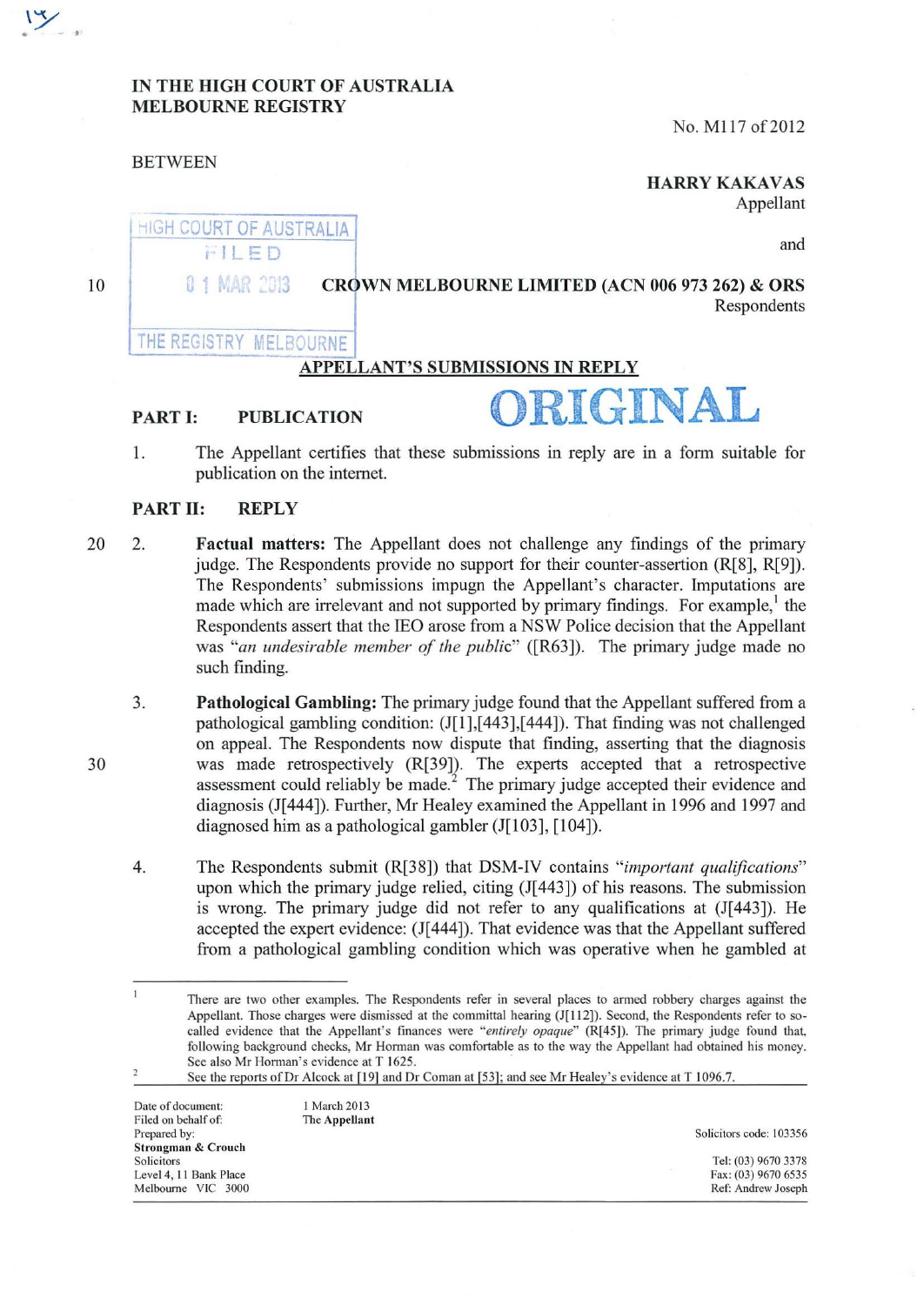Crown.<sup>3</sup> The primary judge did not, as submitted by the Respondents (R[49]), *"directly"* address and *"repeatedly"* find that the Appellant was able to conserve his own interests when *"dealing"* with Crown. He rejected the principles in *Blomley* and *Amadio* (J[432]). The paragraphs cited by the Respondents do not support their contention. None of the matters referred to at (R[47]) establish that the Appellant's condition was such that it did not *"affect his ability to conserve his own interests"*  when entering wagering transactions.

- 5. 10 20 For the reasons set out below and in the Appellant's primary submissions, $4$  the Respondents self exclusion argument (R[50]) is misplaced. The capacity to selfexclude provides no answer to the claim. The ability to self exclude does not affect the condition of the Appellant when he entered into wagering transactions. At that time the disabling condition was operative.<sup>5</sup> It also ignores Crown's conduct in offering inducements to the Appellant in circumstances where it knew about an existing exclusion order (the lEO). These inducements influenced his decision to gamble (1[592],[643]) and, according to one expert, fuelled his pathological gambling condition.6 Professor Blaszczynski opined that the Appellant's pathological gambling condition and narcissistic personality traits seriously diminished his capacity to resist positive inducements to gamble and setiously impaired his judgment in deciding whether to gamble. He also opined that such inducements would have made it difficult for the Appellant to resist any offer to lift a self exclusion order.<sup>7</sup>
	- 6. The Respondents correctly state that "on its face every gambling transaction is not in *the best financial interests of the gambler because the risk of losing outweighs the chance of winning*" (R[44]). The obvious corollary is that wagering is especially improvident for pathological gamblers. The Respondents also submit (R[ 44]) that the potential for a "win" represents the *"quid pro quo"* for a wagering transaction  $(R[44])$ . By operation of statute,<sup>8</sup> the Appellant could never win when gambling at the casino. Any winnings *"paid''* or *"payable"* to the Appellant were forfeited by virtue ofs.78B of the *Casino Control Act* 199J(CCA). This meant there was never a *"quid pro quo".* A wager in respect of which one party can lose but not win is no wager at all (CA[230]). Accordingly, the Respondents' references (R[55],[79]) to the Appellant's *"healthy dividends"* and favourable terms are not accurate. The fact Crown purported to pay him winnings could not cure his lack of entitlement to winnings under the statute. Nor did such payments exonerate Crown from its unconscionable conduct. Those payments served to induce the Appellant to keep gambling at the casino until he lost all his money. The primary judge found that had the Appellant known that he could not win, he would have declined to have anything to do with Crown (J[26] and CA[230]).
- 40 7. The Respondents assert  $(R[13])$  that Crown accepted the report of Mr Tim Watson Mumo (dated 3 June 1998) stating that the Appellant *"no longer felt the pathological compulsion to gamble*". The primary judge found to the contrary (J[118-121]).

 $\overline{\mathbf{3}}$ **The evidence is addressed at [21]-[23] of the Appellant's primary submissions.** 

 $\sqrt{4}$ **See the Appellants primary submissions at [26].** 

 $\overline{\mathbf{5}}$ **See** *Tzefrios v Polites* **(1994) ANZ ConvR 32, at 35-36, per Brooking J.** 

<sup>6</sup> **See Mr Healey's evidence at T.1021.16.-1022.6. The inducements are summarised at [39] of the Appellant's primary submissions. There was no evidence that when the Appellant self excluded from other Australian casinos he was offered inducements.**   $\overline{7}$ 

See Professor Blaszczynski's report dated 4 November 2008 at [56]-[57].  $\mathbf{s}$ 

**Section 788 of the CCA.**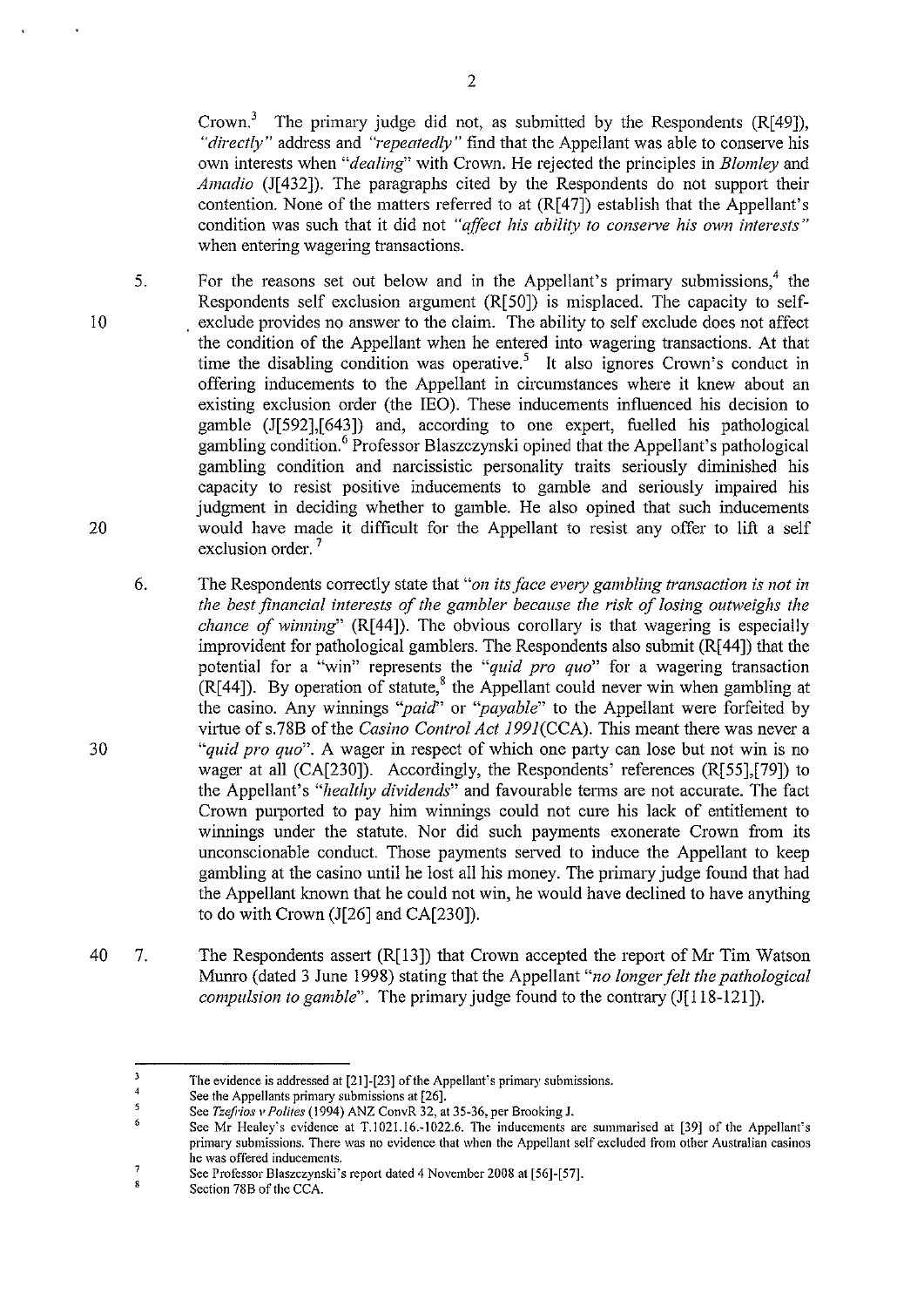- 8. The Respondents appear to challenge the sufficiency of the principles of constructive knowledge in *Amadio* (R[75],[85]). Those principles are well established and have been accepted by this Court.9 In relation to unconscionable conduct, the knowledge principles in *Barnes v Addy* have been rejected at both first instance and on appeal. 10 The divergent observations of Kirby J in *Garcia* were obiter and have not been adopted.
- 9. Contrary to the Respondents submission  $(R[21])$ , Crown sought a medical report from the Appellant because it had a residual concem about his standing as a sometime problem gambler, (J[220],[228],[493]). The primary judge rejected Crown's contention that the Appellant did not have a genuine gambling problem and had used the self exclusion process as a defence-ploy (J[463],[471],[472]). The primary judge accepted that the Appellant's history revealed that he had a genuine gambling problem  $(J[472])$  and that Crown knew there was an issue (J[l],[ 463],[661 ]).11
	- 10. The Appellant's pleadings permitted a finding that passive acceptance of a benefit established the cause of action and the primary judge addressed that case (J[438]).
- II. **lEO:** The Respondents contend that the Appellant's lEO case was neither pleaded nor advanced at trial (R[56],[62],[63],[79],[88]). This is wrong. The claim was fully pleaded,<sup>12</sup> opened, conducted and contested.<sup>13</sup> The Appellant characterised the IEO as a "*disability*" in opening address (CA[13]). The primary judge determined the case on that basis (J[22]-[27]). The Cowt of Appeal also dealt with the case on that basis.<sup>14</sup> Furthermore, in late 2007, the primary judge, having struck out other causes of action based on the IEO, said the allegations in respect of it sat more happily with unconscionable conduct.<sup>15</sup>
- 12. The Respondents assert (R[64]) that the Appellant *"concealed"* the IEO from Crown. That assertion is incorrect. The primary judge found that the existence of the IEO was confirmed by the Appellant in a conversation he had with Mr Honnan on 14 November 2000 (J[559]).<sup>16</sup> The assertion is also contrary to the Appellant's conversation with Mr Doggett on 8 or 9 December 2004 (J[222],[583],[584]) which the primary judge accepted. Mr Doggett was not called by Crown.
- 13. The Respondents incorrectly contend that, in late 2004, the Appellant *"alone /mew that he was subject to a current !EO"* (R[62]). The primary judge and the Cowt of Appeal found that Mr Horman knew of the existence of the IEO  $(I[569])$  and (CA[l88],[189],[228]). Neither the primary judge nor the Court of Appeal qualified Crown's knowledge in the manner advanced by the Respondents. The primary judge dismissed the IEO case because Crown did not *"bring the NSW position to mind"*  (J[27],[570]). The two records relied upon by the Respondents (R[82]) do not support the case now advanced. Mr Horman's comment to the POI Committee

*Kakavas v Crown Limited & Anor* **[2007] VSC 526 at** [55]~[60].

10

30

<sup>9</sup>  10 **See the authorities cited in the Appellant's primary submissions at [29] and** *Mackintosh v Jolmson* **[2013] VSCA**  10 at [8].

*Bell Group (Inliq) v Westpac* [2008] WASC 239 at [4934]; *Lopwe/1 Pty Ltd v Clarke* (2009) 3 BFRA 807 al [52]- [ 55].

II **The history of gambling problems of which Crown was found to be aware is set out in the factual summary of the**  Appellant's primary submissions at  $[6(a),(b),(c),(i)]$ .

<sup>12</sup>  13 See the 2<sup>nd</sup> Further Amended Statement of Claim at [8]-[10], [15]-[16], [18]-[21], [25] & [27]-[31].

<sup>[</sup>T 2.18] & [T 117.28].

<sup>14</sup>  15 Bongiorno JA dealt with the lEO at (CA[38],[76],[184]-[189],[227]-[234]).

<sup>16</sup>  See also the evidence of Mr Horman at T 1564.22. The primary judge also found that Mr Horman's knowledge of **the lEO was based on his own enquiries with his police and casino contacts J[559J.**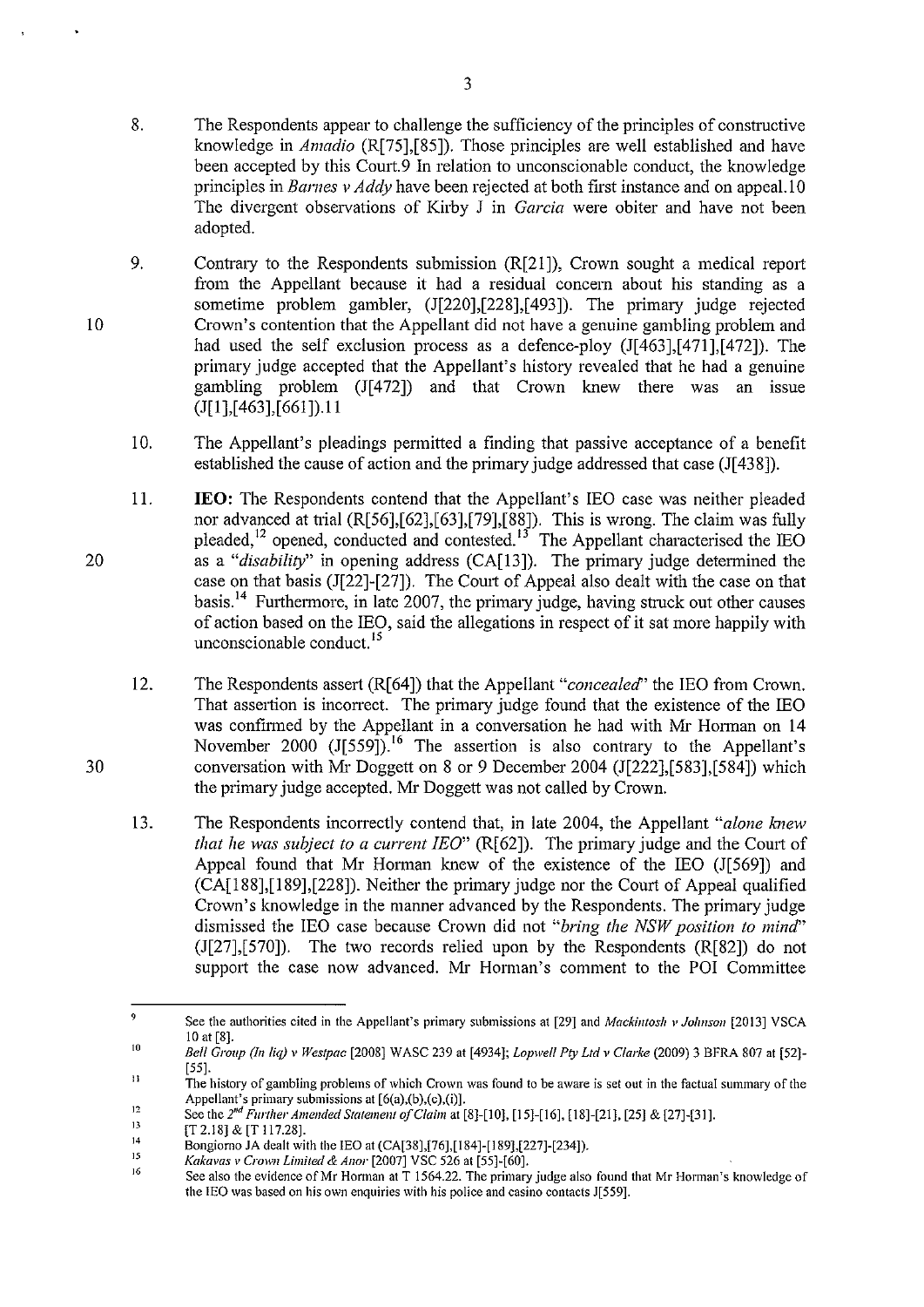$(J[194])$ , that the Appellant continued to gamble at Star City, was directed to his belief in 1998.<sup>17</sup> The document referred to at  $(J[381])$  says nothing about the Appellant's gambling at Star City in 2004. It also post-dates the Appellant's readmission to Crown.<sup>18</sup> Further, the contention provides no answer to the claim. Crown was on notice of the IEO within the meaning of the principles in *Amadio.* The primary judge found that Crown should have made appropriate enquiries and that had those enquiries been made the IEO would have been *"rediscovered"* (J[25]). He found Crown was *"seriously careless"* in failing to do so (J[26]).

- 14. The Respondents contend (R[84]) that corporate knowledge can be lost or forgotten and that the IEO *"information was simply not of sufficient importance to register, and then be retained, despite the* passing *of time".* This submission should be rejected. First, the information was not lost. It was recorded in various Crown records.<sup>19</sup> Second, the information was not forgotten. The IEO was referred to by Mr Horman in an email sent to Mr Fleming on 30 January 2003 (J[166]),<sup>20</sup> resonated in his mind in late 2004 (J[166]), and was referred to by Mr Doggett in his conversation with the Appellant in December 2004 (J[222],[583],[584]). The suggestion that the IEO was *"meaningless"* (R[57]) to Crown because the Appellant was not gambling is contradicted by Crown's own conduct in specifically dealing with it in several intemal confidential communications (J[559]).
- 20 15. **Discretionary Considerations and Illegality:** The Respondents contend (R[90]) that the Appellant's *"claims for relief* in *equity"* should fail because the Appellant was "legally disentitled from gambling at Crown." No such contention is made in respect of relief under the *Trade Practices Act 1974* (TP A). The contention is wrong. The statute does not render the gambling transactions illegal. CCA s.6(1) of the CCA provides that, subject to the CCA, the conduct and playing of a game in the casino is lawful. Section 78B explicitly contemplates lawful gambling transactions between the casino and a person subject to an IEO. This is to be contrasted with s.79 of the CCA which prohibits gambling in the casino by certain persons.
	- 16. The scope and purpose of ss.77(2) and 78B is not as contended by the Respondents  $(R[92])$ . Those provisions must be read in the light of the surrounding provisions including ss.76 and 78. In the light of such provisions, the scope and purpose may be seen as one which precludes casino operators from profiting by inviting, encouraging or permitting persons the subject of an exclusion order (including an IEO) from gambling in the casino.
		- 17. The assertion (R[92]) that the Appellant's equitable rights *"would be extinguished by virtue of the doctrine of illegality"* is contrary to authority which eschews any broad proposition that equity will not grant relief to a party where there has been a contravention of the policy of a statutory provision. The statutory provision, issues of proportionality, and the specific circumstances of the case must be considered.<sup>21</sup>
- 40 18. Here, ss.77(2) and 78B of the CCA provide their own sanctions. Those sanctions mark the limit of the encroaclunent intended by Parliament on the rights of a person subject to an IEO who enters the casino and gambles.<sup>22</sup> The sanction prescribed in

10

<sup>17</sup>  **The evidence referred to by the primary judge at (J[ 194]) is at T 1622.24.** 

<sup>18</sup>  19 See T 1288-1294, and in particular T.1292.25-1293.2.

<sup>20</sup>  **The records are referred to in the Appellant's primary submissions at [45].** 

<sup>21</sup>  **See Mr Horman's evidence at T 1564.21-31.** 

**<sup>22</sup>**  *Nelson v Nelson* **(1995) 184 CLR 538 at 561, per Deane and Gummow** *11* **and 612-613 per McHugh J; and**  *Eq1111SC01p Pty Ltd v Haxton* (2012) 286 ALR 12 at [25].

*Yango v First Chicago Australia Ltd* **(1978) 139 CLR 410 at 428-429 per Mason J.**